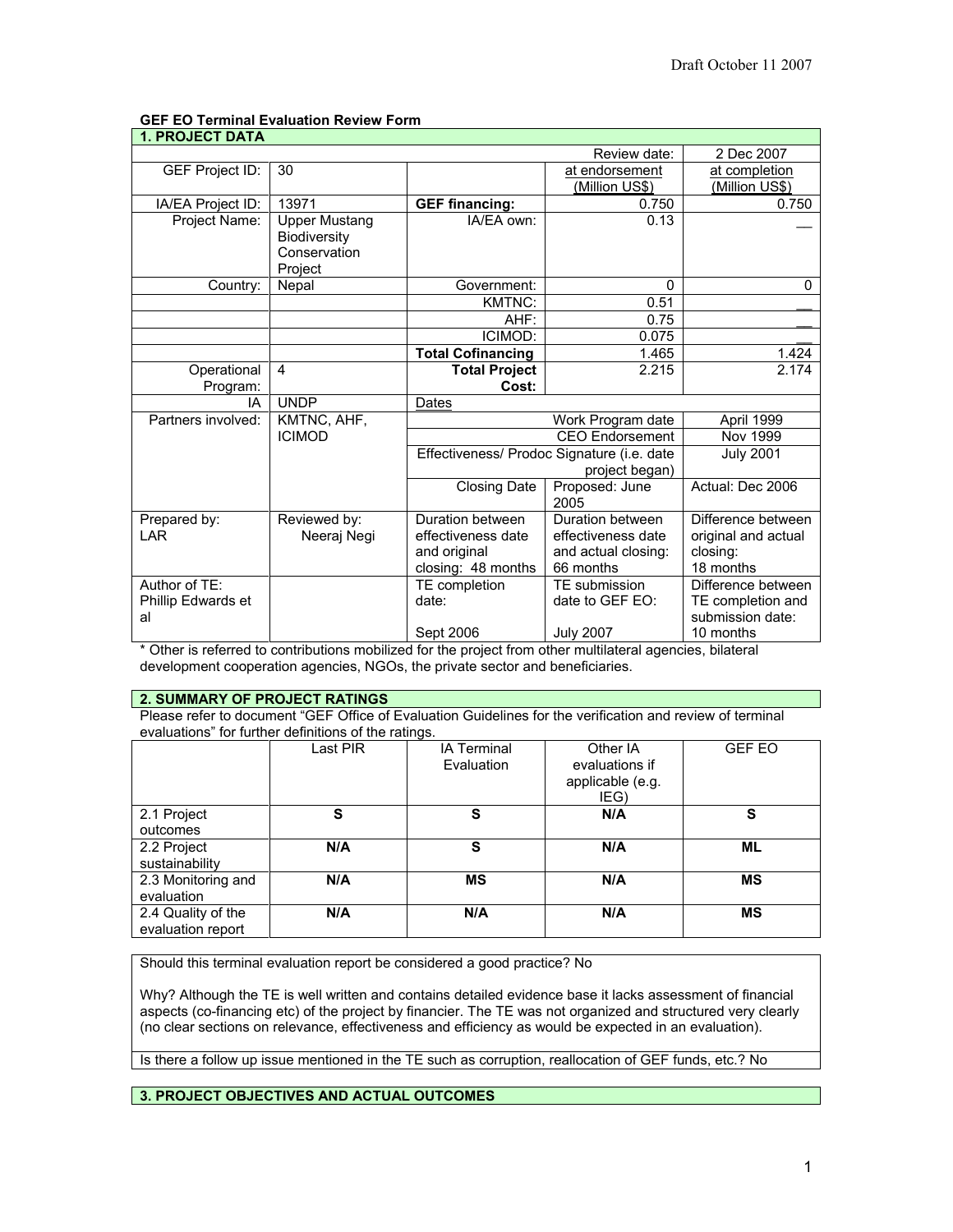# **3.1 Project Objectives**

## • **What were the Global Environmental Objectives of the project?**

Biodiversity of actual and potential value and globally important habitats and species of Upper Mustang conserved.

## • **Were there any changes during implementation?**

No

# • **What were the Development Objectives of the project?**

Same as above

• **Were there any changes during implementation?**

Same as above

# **3.2 Outcomes and Impacts**

• **What major project outcomes and impacts are described in the TE?**

The TE reports in detail only at the output level. A summary of the main project achievements are provided below (mapped to the key outcomes):

#### **1. Institutional capacity for effective PA management and biodiversity conservation specific to Upper Mustang developed:**

The project was successful in establishing a permanent management structure – Lo Manthang Unit Conservation Office (LMUCO) in Mustang. It is full staffed with two rangers, manager and several support staff. However, the TE notes although it has received training in rangeland management, gender and people-wildlife conflict reduction and staff have learnt through 'doing'. Two main weaknesses remain – lack of social development and gender training as there is an intimate link between women's role in NRM and biodiversity management. And secondly lack of expertise in livelihood activity development.

The TE states: UMBCP has formed of number of community based institutions – Community Resources Action Joint Sub-committee (CRAJSC), Conservation Area Management Committees (CAMC), Pasture Management Sub-committees (PSMC), Tourism Management Sub-committee (TSMC), Mothers Group, Saving and Credits Group, Micro Hydro Management Sub Committee (MHMSC) – and carried out a lot of training[1](#page-1-0) to develop skills and strengthen their capacity. Although many training, workshops and awareness camps have been undertaken, the local people seem to loose track of these exercises, find it difficult to recall what they learned during them, and some of the training they have been given has not been applied on the ground. The reasons that capacity building training programmes have not been able to achieve their desired results are lack of education, high levels of illiteracy, and perhaps not enough attention being paid to the design of training courses given these factors.

The Project has established a Conservation Area Management Committee (CAMC) in all the seven VDCs of Upper Mustang. These committees have built solidarity amongst the community members and group dynamics have been enhanced. Each CAMC, comprising 14 members, has a representative from each of the nine wards of the VDCs plus five members nominated by the UMBCP. The nominated members include the VDC Secretary as the representative of the DDC, two women, one representative of the civil society and one representative of the dalit community. However, the TE notes that much capacity building remains to be carried out if the CAMC's are going to be able to function as sustainable conservation management institutions. One of the key problems with the CAMC's is that they lack legal jurisdiction to control resource extraction in the Mustang, and hence are largely incapable of influencing conservation effectively.

Coordination between the project and the District Development Council was reported by the TE to be 'very limited'. There is no clear reason for this failing. The MTE and the LBS study both recognized that the projects links to the District Government in Jomson were weak (in part by the logistical problems) and also

<span id="page-1-0"></span>j  $^{\rm 1}$  Saving and credit management group formation and management training; Account training to Saving and Credit groups; Auditing of Saving and Credit groups; CAMC auditing, support and training; Communitybased biodiversity monitoring training; Conservation farmer selection and training; Leadership training to CAMCs; Co-ordination workshop among CAMCs and sub-CAMCs; Implementation of community and private biofuel plantations; Micro-enterprise creation training to local community; Monument restoration training; Native hay seed production training; People-wildlife conflict resolution training to local community; Proposal and report writing training; Specific skill development training to local communities in marketing and eco-friendly management; Report writing training and documentation of good practices; Social mobilization, gender sensitisation and group management training; Training on social and ecological aspects of rangeland management by applying APPA ; Training on gender diversity and social mobilization.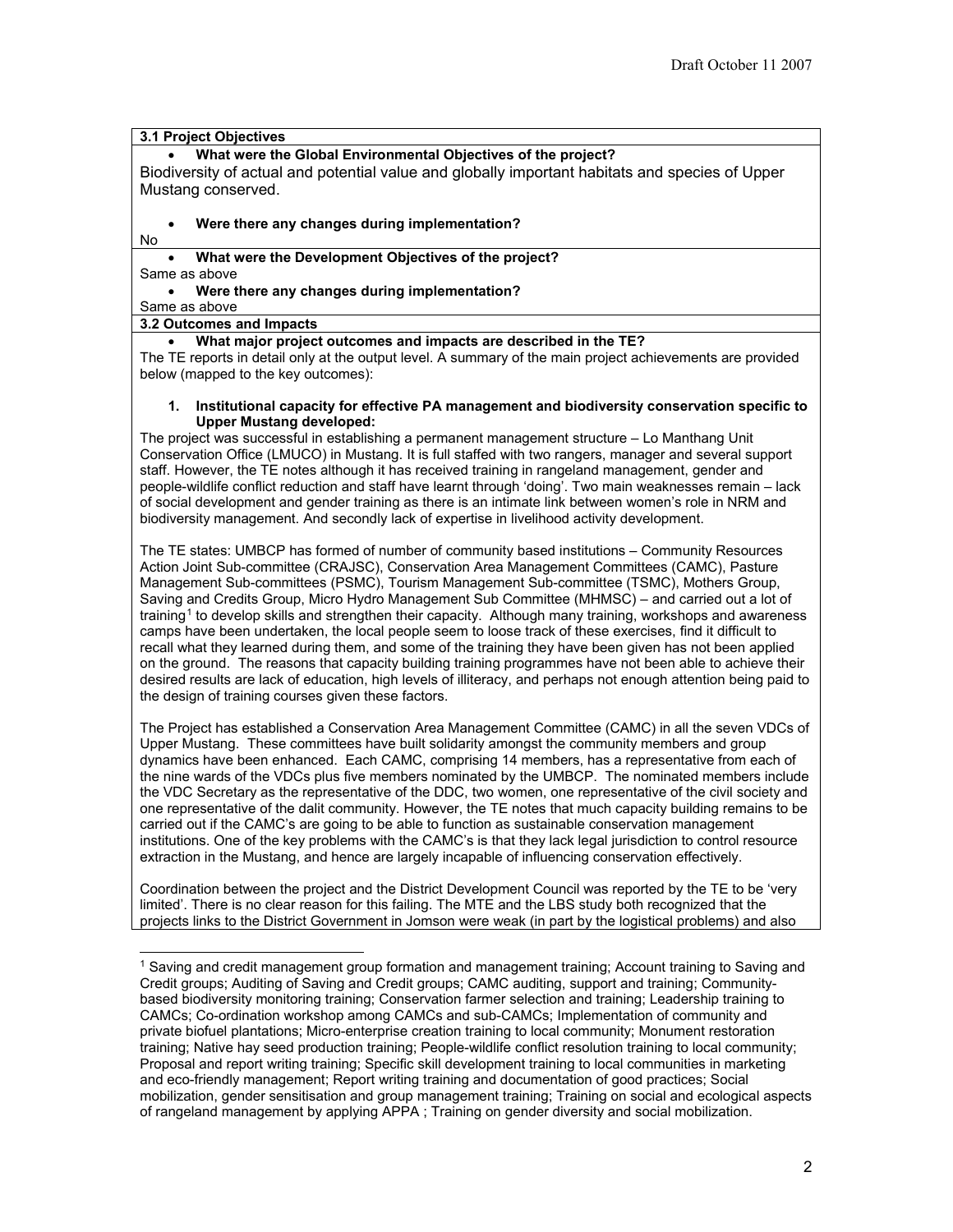by a lack of clear project outreach and clear project message. This finding is also reported by the TE.

The TE states that the project has established 8 pasture management sub-committees to pilot 'rotational grazing' and 'hay making activities'. These have been quite successful. However, similar to the CAMC they still will require more training and on-the-job capacity development to reach sustainability

#### **2. Essential information and database developed and community-based planning, management and monitoring system for protecting the biodiversity to perpetuity established**

The project established an excellent MIS covering the Mustang area and this is kept at the HQ in Pokhara. Mapping of 286 pastures in Mustang were completed and incorporated into the MIS. The database includes biodiversity, social and cultural data points and will assist the LMUCO identify changes in biodiversity in the future. The MIS was used as the main data input for the Upper Mustang Management Plan 2006 – 2010. However, there is still no copy of the MIS deposited in Lo Manathang which severely constrains work and day to day utilization of the information.

Biodiversity surveys were regularly conducted and several new species were recorded for Nepal:

- Mammals Tibetan Gazelle *Procapra picticaudara* and Tibetan Wild Ass *Equus Kiang* recorded for the first time in Nepal during UMBCP;
- Birds Tibetan Sandgrouse *Syrrhaptes tibetanus*, and a subspecies of Eurasian Eagle Owl *Bubo Bubo hemachalana* recorded for the first time in Nepal during the UMBCP;
- Invertebrates Varnished Apollo *Parnassius acco acco* a new Record for Nepal recorded during UMBCP; and three subspecies of butterfly, endemic to Mustang were confirmed as still extant -Common Red Apollo *Parnassius epaphus capdevellei,* Greenish Mountain Blue *Albulina orbitulus lobbichleri,* and Mustang Heath *Coenonympha amaryllis forsteri.*

Since September 2003, multidisciplinary biodiversity survey teams have been mobilized, as recommended by the MTE, comprising Rangers who have expertise on birds, flora, aquatic biodiversity, blue sheep, and snow leopard, and a community representative from the CAMC to learn the monitoring techniques.

The Project also identified a number of biodiversity hotspots resulting in three alpine areas being identified, the most important being Damodar Kund – where the project was able to convince the local community to cease grazing domestic livestock in order to protect the grazing for the Kiang (Wild Tibetan Ass) and the Argali (Bighorn sheep).

The project worked with the Snow Leopard Conservancy to monitor leopards (very difficult) – anecdotal evidence collected after snow falls indicate that they are present throughout much of Mustang. Furthermore, the leopard proof livestock corrals have reduced predation (as reported by local communities). Herders think the predation has also decreased because of the increase in the numbers of prey species such as blue sheep (a change attributed by the herders to the project).

The project worked with the CAMCs to develop community-based monitoring of biodiversity. Guidelines were developed by the project and these are being followed by the communities

#### **3. Replicable income generation activities, particularly in connection to nature and heritage based tourism and pasture and livestock that contribute to biodiversity conservation developed and tested**

The TE details the following key outputs which have contributed to the outcome:

(a) Completion of the *Upper Mustang Area Conservation Management Plan 2006-2010* (UMACMP). However, the TE deemed the tourism component of the plan to be inadequate due to proposals for expansion of tourism and lifting of number restrictions, which it believed should be retained in order to maintain a quality tourism experience and product.

(b) The cultural heritage preservation (carried out by AHF) has been very successful – the TE states:

The component covering the restoration of Loba culture is one of the outstanding successes of the Project. Of the four main sites concerned, restoration work of Thupchen Ghompa, a monastery in Lo Manthang believed to have been built around 1472, is complete and was handed over to the local community during May 2005. Work on the other main monastery within Lo Manthang, Jhampa Gompa believed to have been built around 1446, has been delayed simply by the fact that more and more wall paintings have been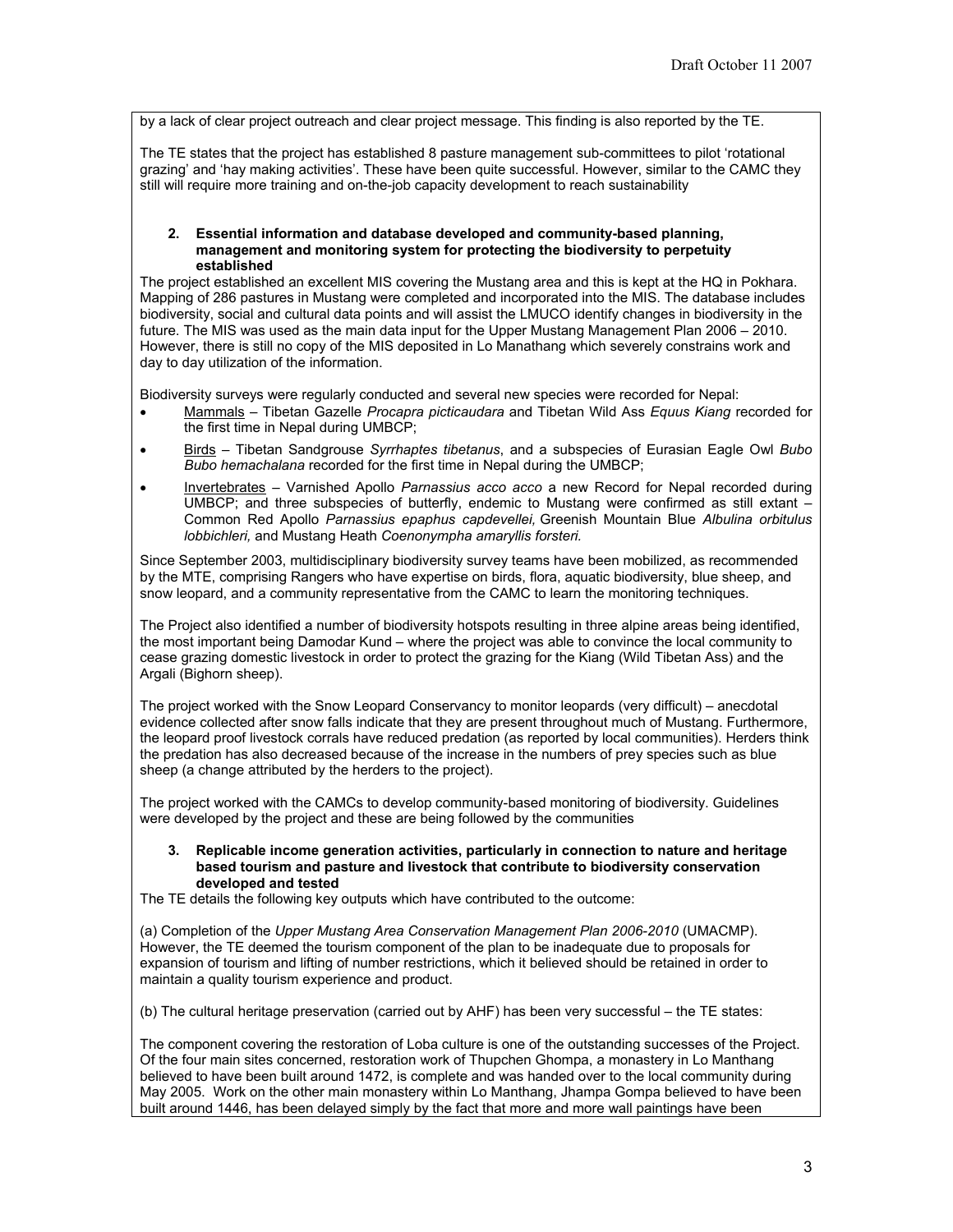discovered on its various levels. Restoration work on the city walls of Lo Manthang and of another important monastery nearby – Lo Ghaykar believed to have been built in the  $8<sup>th</sup>$  Century – is nearly complete. In addition, the Project has made a number of other interventions in support of Loba culture such as placing teachers in schools to teach the Tibetan language, and support for religious schools. Interestingly, the latter is one of the few areas where the cultural and biodiversity components have interacted – GEF money having been used to introduce biodiversity conservation into the curricula taught to the young lamas in Years 5-8, an investment that should pay dividends in the long-term.

(c) Notably the project succeeded in concluding negotiations with the Government of Nepal (GoN) to obtain 60% of the tourism trekking fees for conservation and development activities and cultural heritage preservation. This should assist in sustaining conservation and heritage restoration and maintenance into the long term.

(d) The project established a community trust fund to manage and disburse funds for micro-projects for community development and conservation activities. The fund was initially established without clear rules and regulations which lead to suspension of activities until these were put in place in 2005. Two vehicles were established for the CTF (i) a micro-credit window for community development activities and small livelihood development (ii) a grant based conservation fund for environmental activities such as fuelwood plantations. While the grant conservation fund has been utilized, disbursement through the micro-credit fund has been very low due to lack of awareness and promotion of the opportunities for communities.

(e) The project aimed to develop income generating activities with the communities, but this has largely been unsuccessful due to the lack of opportunities afforded in isolated communities with no markets. The project also developed Savings and Credit Groups. Altogether, 29 groups have been formed (with two more to come) comprising 792 members (632 female and 160 male) which cover 68% of the households of the community. Most of the members are saving NR 25 (US 35 cents) each month. As a result, they have developed the habit of saving (formerly not a concept understood), have realised the significance of group activities for community development, and have gained confidence to speak in front of people and to express their needs. However, the funds generated by the Saving and Credit Groups have not been able to fulfil the Project objective of promoting enterprise development contributing towards biodiversity conservation. The Group members do not have a clear vision of how they intend to use the accumulated saving fund in the future. Enterprise development is severely hampered due to inadequate markets since Upper Mustang is very remote, has difficult access, and a very low population density making it extremely difficult and costly to transport products from one place to another. Many Group members feel that the fund will be used mostly just to meet household expenditures.

(f) Sustainable rangeland management – the project identified 286 key pastures for livestock and wildlife. 8 Pasture management sub-committees to encourage rotational grazing, hay meadows and predator proof corrals (implemented with ICIMOD). However the project has been unable to influence large and powerful herders who bring in livestock from Tibet or other areas. The pasture management sub-committees have no legal powers to curtail grazing in certain areas and thus enforce rotational grazing. The Project has still not managed to provide an answer to the question posed by the MTE that said "*why poor local communities with few other income-generating options than keeping livestock would voluntarily refrain from maximising their livestock numbers*".

# **4. GEF EVALUATION OFFICE ASSESSMENT**

### **4.1.1 Outcomes (use a six point scale 6= HS to 1 = HU)**

### **A Relevance Rating: S (5)**

The project rationale and design was innovative and relevant to the key threats impacting conservation and cultural preservation in Upper Mustang. The project was one of the only GEF projects to address and combine Global Environmental Benefits and Cultural / Religious Benefits.

The project has achieved a significant policy success in getting agreement from the GoN to plough back 60% of tourism revenues for conservation and community development activities. This should provide the basis for opportunities to improve natural resource management.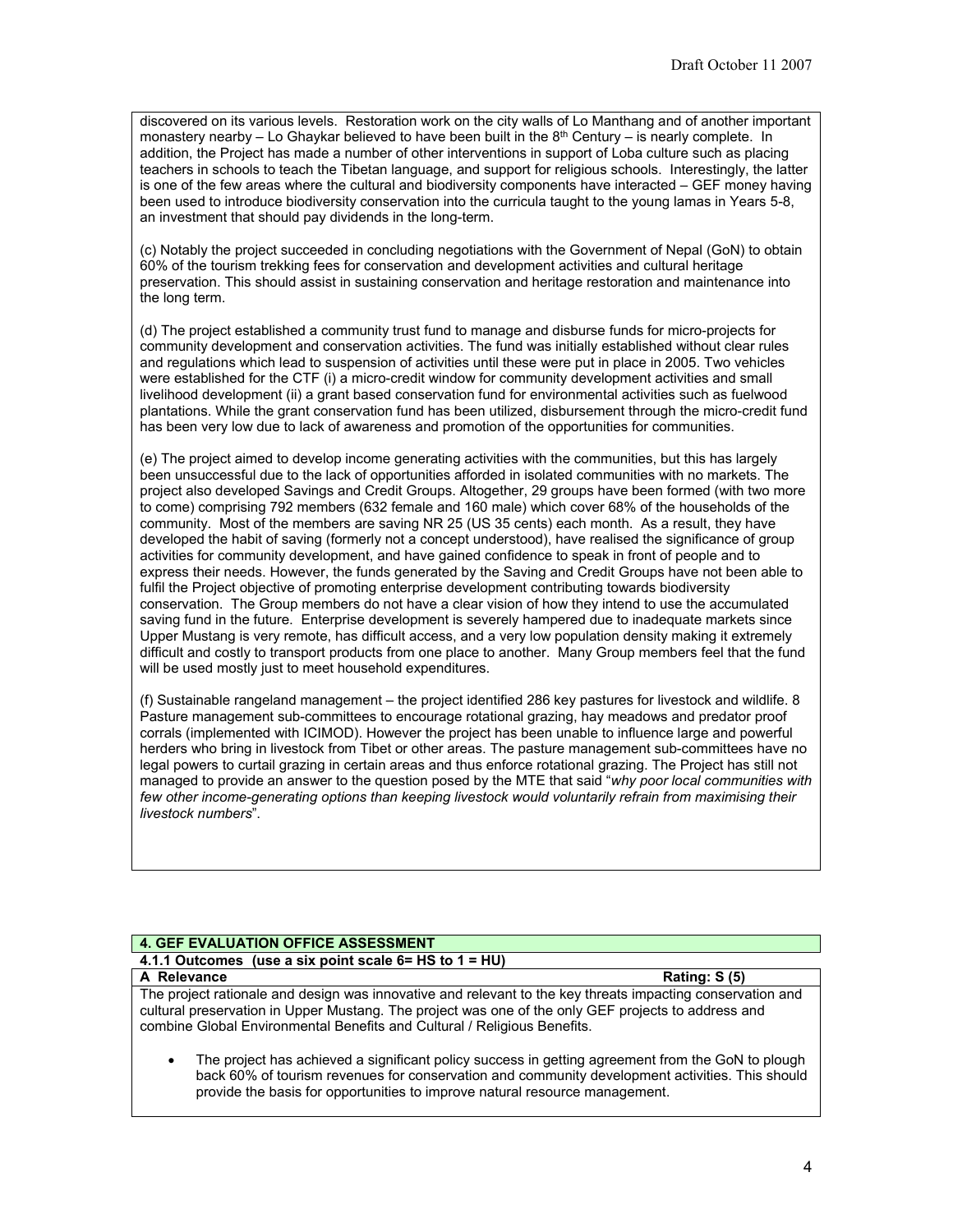The project has failed (at present) to develop any significant links between conservation and development activities. However, this is mainly due to the very difficult social and resource conditions in Upper Mustang, which curtail many alternative livelihood approaches. The project activities with CAMCs and PMSC's are still in an early stage of development, and lack legal status to management rangelands / livestock.

#### **B Effectiveness** Rating: S (5)

Key achievements (impacts) as stated by the TE include:

- Agreement by Government to plough back 60% of Upper Mustang tourist entry fees to KMTNC for use on community-agreed development and conservation activities;
- Creation of a self-sustaining Community Trust Fund to facilitate biodiversity conservation;
- Development of an integrated management plan covering biodiversity conservation, cultural conservation, and tourism management;
- Restoration of local (but globally significant) cultural heritage and a key tourist attraction;
- Completion of biodiversity surveys providing baseline information on the status of flora and fauna in the District and repeat surveys providing information on initial trends;
- Development of a geo-referenced Management Information System;
- Large-scale social mobilization of the population to undertake conservation and development activities

Shortcomings have been mainly in relation to development of income generating activities and linkages between conservation and livelihoods. KMTNC have adopted an approach where they promote sustainable community development alongside biodiversity conservation, but without linking both together. This fits KMTNC's longer term approach which goes beyond the life of the project and takes a more programmatic approach given there management mandate for the Annapurna Conservation Area. The TE concludes that culturally and biodiversity based tourism provides the clearest link between community development opportunities and conservation.

### **C Efficiency (cost-effectiveness) Rating: S (5)**

The TE does not report specifically on cost-effectiveness / efficiency, with the exception to state that the project has under-spent by approximately US\$175,000. All the unspent monies will be deposited into the Community Trust Fund (at project close).

Overall, comparison of project outcome / impacts (see A & B and 4.1.2) against costs indicates that satisfactory outcome with regard to cost-effectiveness

# **4.1.2 Impacts**

See Section B above. The main 'biodiversity impacts' arising from the project so far have been:

- Kiang stable between 2001 and 2005/6 herd size stable at 25 or less, counts stable at 37 to 45 and 41 to 46.
- Tibetan Gazelle increased from 2001 to 2005/6 herd size up from 1 to 6-12, counts up from 6 to 68.
- Argali increased between 2002 and 2003 herd size up from 4-10 to 12-24, counts up from 23 to 77.
- Blue Sheep increased between 2002 and 2003 herd size up from 2-8 to 3-75, counts up from 83 to 395.
- Himalayan Griffon Vulture flock sizes at carrion increased between 2003/4 and 2005/6 from 54-65 to 81-97

**4.2 Likelihood of sustainability.** Using the following sustainability criteria, include an assessment of **risks** to sustainability of project outcomes and impacts based on the information presented in the TE. Use a four point scale (4= no or negligible risk to 1= High risk)

| A Financial resources                                                                                      | Rating: L |
|------------------------------------------------------------------------------------------------------------|-----------|
| The project established a 60% plough back of tourist revenues (approximately 100,000 – 150,000\$ per year) |           |
| for community development and conservation. Given the local populations 4500 – 6000 people this is         |           |
| sufficient to sustain both development and conservation activities.                                        |           |
|                                                                                                            |           |

The Community Trust Fund (CTF) is now fully operational. The early problems identified by the MTE have been rectified and a legally-constituted Community Resources Action Joint Sub-Committee (CRAJSC) has been formed to administer it. However, the TE points out that there needs to be more effective allocation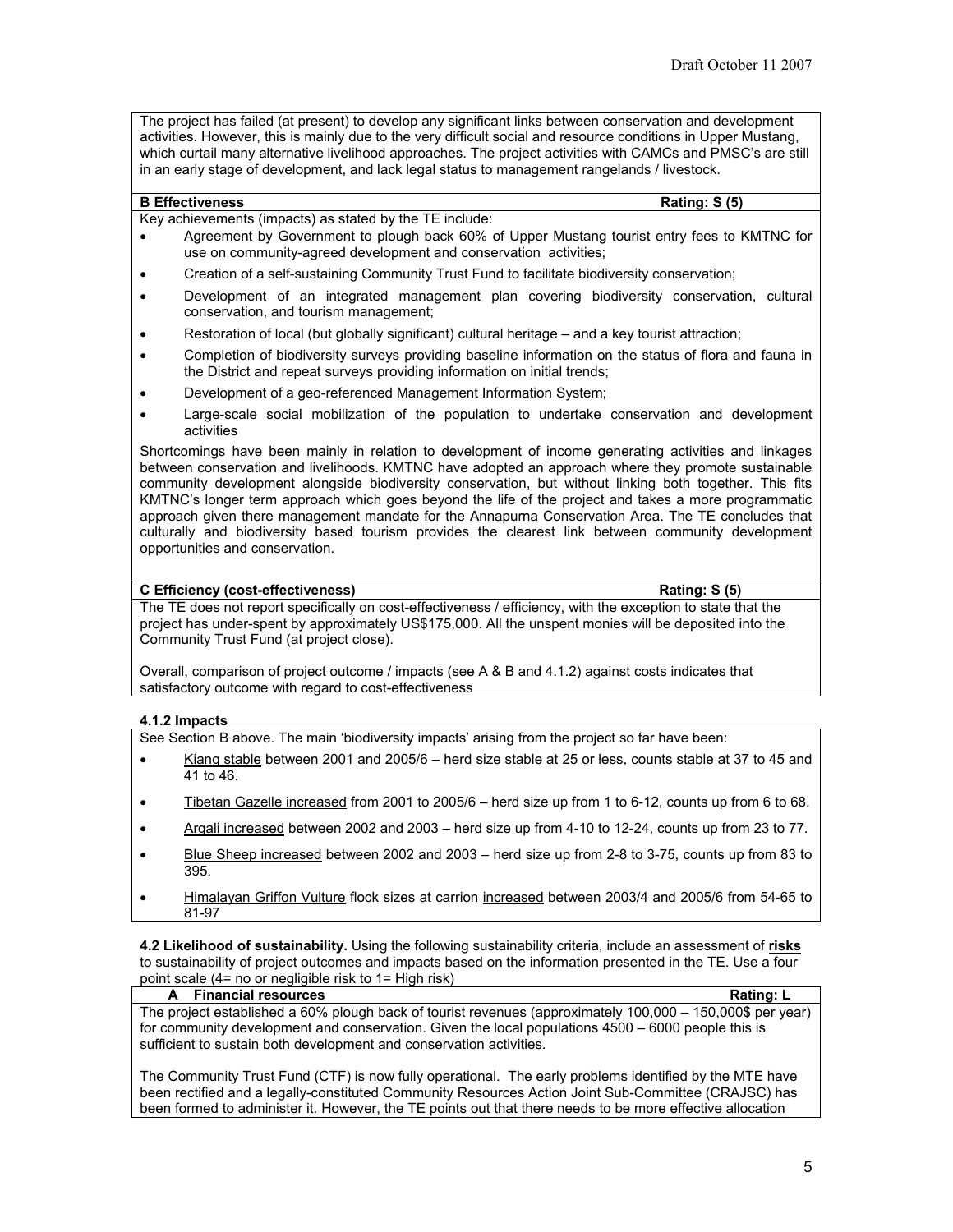| and balance between loans and deposits to make the CTF sustainable in the long run.                                                                                                                                                                                                                                                                                                                                                                                                                                                                                                                                                                                                                                                                                                                                                                                                                                                                                                                                                                                                                                                                                                                                                                                                                                           |  |  |  |
|-------------------------------------------------------------------------------------------------------------------------------------------------------------------------------------------------------------------------------------------------------------------------------------------------------------------------------------------------------------------------------------------------------------------------------------------------------------------------------------------------------------------------------------------------------------------------------------------------------------------------------------------------------------------------------------------------------------------------------------------------------------------------------------------------------------------------------------------------------------------------------------------------------------------------------------------------------------------------------------------------------------------------------------------------------------------------------------------------------------------------------------------------------------------------------------------------------------------------------------------------------------------------------------------------------------------------------|--|--|--|
| Socio political<br><b>Rating: L</b><br>в                                                                                                                                                                                                                                                                                                                                                                                                                                                                                                                                                                                                                                                                                                                                                                                                                                                                                                                                                                                                                                                                                                                                                                                                                                                                                      |  |  |  |
| The GoN has demonstrated its support to Upper Mustang by agreeing to plough back 60% of the tourism<br>revenues.                                                                                                                                                                                                                                                                                                                                                                                                                                                                                                                                                                                                                                                                                                                                                                                                                                                                                                                                                                                                                                                                                                                                                                                                              |  |  |  |
| The prospects for social sustainability of the Project's achievements also appear very good. The social<br>mobilization undertaken by the UMBCP is undoubtedly one of its major successes. The Project has<br>mobilized the local population and organised seven Conservation Area Management Committees (covering<br>roughly the same area as the corresponding VDC) along with 68 Sub-committees covering pasture<br>management, tourism management, micro-hydro management, gompha management, savings and credit<br>groups, and mothers groups. These cover all seven VDC areas of Upper Mustang and the membership of<br>the 29 savings and credit groups covers 68% of all the households of Upper Mustang, an extremely high<br>rate of penetration for the Project into the community. The capacity of these various bodies varies, but<br>motivation within all of those interviewed by the TET was high. These bodies now seem to be well-<br>integrated into the society and their decisions generally respected.                                                                                                                                                                                                                                                                                                  |  |  |  |
| The sustainability of the cultural restoration program appears to be very high. The American Himalayan<br>Foundation (AHF) is committed to a twenty year program in Upper Mustang and at present they are only<br>seven years into this. Their program includes all aspects of strengthening Loba culture including placing<br>Tibetan-language teachers in schools, day-care centers, and health centers. The issue of maintenance of<br>the restored gomphas (monasteries) and chortens is not a concern. AHF has a firm policy that the<br>restoration of this Tibetan heritage is for the sake of the local people, not for tourists to come and see it.                                                                                                                                                                                                                                                                                                                                                                                                                                                                                                                                                                                                                                                                  |  |  |  |
| Institutional framework and governance<br><b>Rating: ML</b><br>С                                                                                                                                                                                                                                                                                                                                                                                                                                                                                                                                                                                                                                                                                                                                                                                                                                                                                                                                                                                                                                                                                                                                                                                                                                                              |  |  |  |
| The project established a management unit (LMUCO) which will be supported in the post-project period by<br>KMTNC at least until 2012. The CAMC and PSMC still will require further capacity development and will look<br>to KMTNC for support. Similarly AHF plan to continue work in Mustang until 2020. Based on the long term<br>commitment of both project executing agencies, the conditions for institutional capacity development are<br>secure, and weaknesses at the local and district level will have a good chance to be resolved<br>The KMTNC have been weak and integrating the project and its rationale into District Government<br>frameworks. The TE recognizes that further work will be needed to influence District particularly on plans for                                                                                                                                                                                                                                                                                                                                                                                                                                                                                                                                                            |  |  |  |
| further road development                                                                                                                                                                                                                                                                                                                                                                                                                                                                                                                                                                                                                                                                                                                                                                                                                                                                                                                                                                                                                                                                                                                                                                                                                                                                                                      |  |  |  |
| Environmental<br><b>Rating: ML</b><br>D                                                                                                                                                                                                                                                                                                                                                                                                                                                                                                                                                                                                                                                                                                                                                                                                                                                                                                                                                                                                                                                                                                                                                                                                                                                                                       |  |  |  |
| The main threats to environmental sustainability (a) pasture management issues and (b) fuel wood /<br>biomass use. The project has not found satisfactory solutions to unsustainable pasture management across<br>most of Mustang. On the fuel wood issue, the project struggled to develop alternatives to use of bushes<br>which people current uproot and dry for fuel wood. Energy demand is greatest in the winter when local<br>people require large amounts of wood to keep warm. As a result they spend large amounts of time in the<br>summer digging up thorny bushes thereby degrading the environment and contributing to soil erosion.<br>Micro-hydro has been installed by KMTNC in a number of places, but these fail in the winter as the water<br>freezes. Solar power is also popular but not good for cooking or heating and only useful in the summer when<br>there is less cloud cover. The only suitable alternative is to continue developing plantations, this will require<br>a stronger focus from the community trust fund and possibly investment of some of the tourism revenues in<br>tree seedlings (but appropriate species only). These aspects will probably be addressed by the CTF and the<br>plough-back of tourism revenues, hence prospects for a sustainable solution(s) is probable. |  |  |  |
| Other threats are the planned trans-Himalayan road from Tibet to India (presently planned to go through<br>Mustang). Alternatives have yet to be considered given the detrimental impact a road would have on the<br>biodiversity and cultural values of Mustang.                                                                                                                                                                                                                                                                                                                                                                                                                                                                                                                                                                                                                                                                                                                                                                                                                                                                                                                                                                                                                                                             |  |  |  |
| 4.3 Catalytic role                                                                                                                                                                                                                                                                                                                                                                                                                                                                                                                                                                                                                                                                                                                                                                                                                                                                                                                                                                                                                                                                                                                                                                                                                                                                                                            |  |  |  |

**a. Production of a public good –** the project has helped conserve public goods such as the landscape and biodiversity, and unique cultural heritage of Upper Mustang.

**b. Demonstration** - Not applicable the project was not a demonstration

**c. Replication** – Not applicable the project did not set out to replicate approaches widely. The KMTNC approach taken within Annapurna Conservation Areas has been (arguably) transferred to the GEF project – hence the GEF project is replicant of KMTNC approach **d. Scaling up –** Not applicable

**4.4 Assessment of the project's monitoring and evaluation system based on the information in the TE**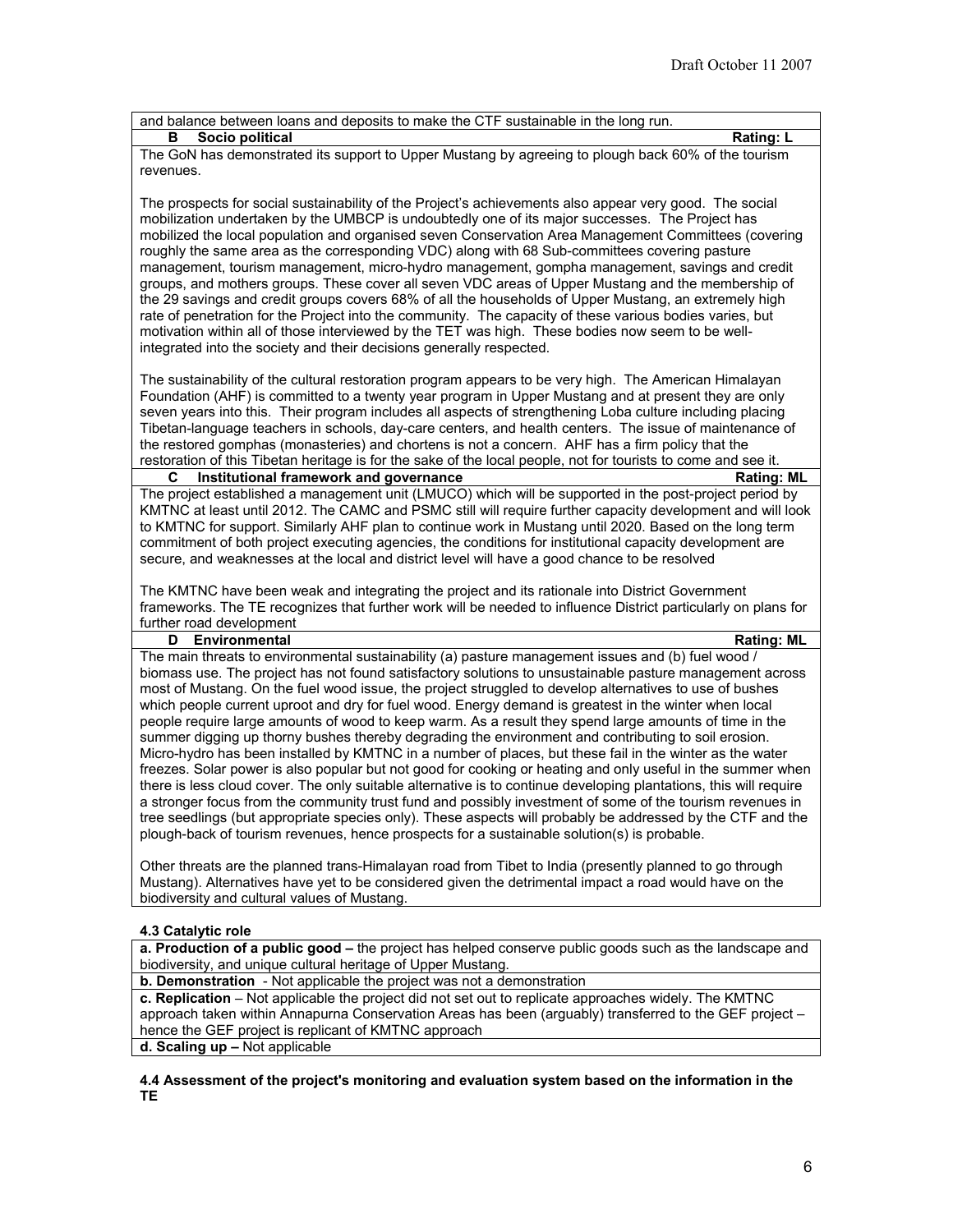|                                                                                                                                                                                                                                                                                                                                                                                                                                                                                                                                                                                                                                                                                                                                                                                                                                                                                                    | A. M&E design at Entry                                                                                                                                                                                                                                                                                                  | Rating (six point scale): NA                                                                                                                                                                                                                                                                                                                                                                                   |  |  |
|----------------------------------------------------------------------------------------------------------------------------------------------------------------------------------------------------------------------------------------------------------------------------------------------------------------------------------------------------------------------------------------------------------------------------------------------------------------------------------------------------------------------------------------------------------------------------------------------------------------------------------------------------------------------------------------------------------------------------------------------------------------------------------------------------------------------------------------------------------------------------------------------------|-------------------------------------------------------------------------------------------------------------------------------------------------------------------------------------------------------------------------------------------------------------------------------------------------------------------------|----------------------------------------------------------------------------------------------------------------------------------------------------------------------------------------------------------------------------------------------------------------------------------------------------------------------------------------------------------------------------------------------------------------|--|--|
|                                                                                                                                                                                                                                                                                                                                                                                                                                                                                                                                                                                                                                                                                                                                                                                                                                                                                                    | No rating of M&E at design                                                                                                                                                                                                                                                                                              |                                                                                                                                                                                                                                                                                                                                                                                                                |  |  |
|                                                                                                                                                                                                                                                                                                                                                                                                                                                                                                                                                                                                                                                                                                                                                                                                                                                                                                    | <b>B. M&amp;E plan Implementation</b>                                                                                                                                                                                                                                                                                   | Rating (six point scale): MS (4)                                                                                                                                                                                                                                                                                                                                                                               |  |  |
| The TE states:<br>Internal activity monitoring was undertaken by the Project itself to assess project implementation and<br>accomplishments to serve as guide for the project management team. However, it was undertaken in an ad<br>hoc way without a set timetable.                                                                                                                                                                                                                                                                                                                                                                                                                                                                                                                                                                                                                             |                                                                                                                                                                                                                                                                                                                         |                                                                                                                                                                                                                                                                                                                                                                                                                |  |  |
|                                                                                                                                                                                                                                                                                                                                                                                                                                                                                                                                                                                                                                                                                                                                                                                                                                                                                                    | There is no separate M&E unit in the Project office of Upper Mustang. Activities of the LMUCO at the<br>community level are monitored by the project manager or a person designated by him. There is no pre-<br>planned schedule for M&E – it has been undertaken as and when the project manager believes it necessary |                                                                                                                                                                                                                                                                                                                                                                                                                |  |  |
| The project has undertaken specific baseline surveys for biodiversity conservation. In many cases, e.g.<br>birds, mammals, butterflies, and plants, these have been undertaken repeatedly and in different seasons<br>allowing rough trends to be determined. Additionally, indirect measures of biodiversity have also been<br>taken, e.g. livestock depredation/human-wildlife conflict surveys. The results from these have been fed into<br>a geographical information system (GIS) and used to identify biodiversity hotspots within the District. These<br>in turn have been used to establish a zoning system with the integrated management plan produced by the<br>Project. Narrative reports on biodiversity have been presented as part of the project's annual reports. It is<br>intended that these surveys will be continued by ACAP from hereon, planned to be on a two-year cycle. |                                                                                                                                                                                                                                                                                                                         |                                                                                                                                                                                                                                                                                                                                                                                                                |  |  |
|                                                                                                                                                                                                                                                                                                                                                                                                                                                                                                                                                                                                                                                                                                                                                                                                                                                                                                    |                                                                                                                                                                                                                                                                                                                         | C.1 Was sufficient funding provided for M&E in the budget included in the project document? Yes                                                                                                                                                                                                                                                                                                                |  |  |
|                                                                                                                                                                                                                                                                                                                                                                                                                                                                                                                                                                                                                                                                                                                                                                                                                                                                                                    |                                                                                                                                                                                                                                                                                                                         | C.2 Was sufficient and timely funding provided for M&E during project implementation? Yes, no<br>reported problems but M&E was hampered during the project implementation both by the Maoist insurgency<br>(when the Annapurna Conservation Area project HQ was burnt down in 2002 - 03) and by the very difficult<br>field conditions (high altitude and poor weather conditions / challenging communication) |  |  |
|                                                                                                                                                                                                                                                                                                                                                                                                                                                                                                                                                                                                                                                                                                                                                                                                                                                                                                    |                                                                                                                                                                                                                                                                                                                         | C.3 Can the project M&E system be considered a good practice? No                                                                                                                                                                                                                                                                                                                                               |  |  |
| 4.5 Lessons and Recommendations<br>Project lessons and recommendations as described in the TE<br>What lessons mentioned in the TE that can be considered a good practice or approaches to avoid<br>and could have application for other GEF projects?                                                                                                                                                                                                                                                                                                                                                                                                                                                                                                                                                                                                                                              |                                                                                                                                                                                                                                                                                                                         |                                                                                                                                                                                                                                                                                                                                                                                                                |  |  |
| $\bullet$                                                                                                                                                                                                                                                                                                                                                                                                                                                                                                                                                                                                                                                                                                                                                                                                                                                                                          | need to allow adequate time for their implementation.                                                                                                                                                                                                                                                                   | In designing projects that will operate in extremely difficult physical environments, there is a great                                                                                                                                                                                                                                                                                                         |  |  |
|                                                                                                                                                                                                                                                                                                                                                                                                                                                                                                                                                                                                                                                                                                                                                                                                                                                                                                    |                                                                                                                                                                                                                                                                                                                         | When designing projects, it is important to ensure that proper causal links are established between<br>conservation and other project components such as social development.                                                                                                                                                                                                                                   |  |  |
|                                                                                                                                                                                                                                                                                                                                                                                                                                                                                                                                                                                                                                                                                                                                                                                                                                                                                                    |                                                                                                                                                                                                                                                                                                                         | Careful social organisation, and involvement of local people in planning and decision-making appears<br>to result in extremely good social mobilization and motivation for implementing project activities.                                                                                                                                                                                                    |  |  |
|                                                                                                                                                                                                                                                                                                                                                                                                                                                                                                                                                                                                                                                                                                                                                                                                                                                                                                    | made of the training.                                                                                                                                                                                                                                                                                                   | When designing micro-enterprise training for local communities, it is important to ensure that there is<br>adequate access to markets, or that such markets can be established, otherwise little use can be                                                                                                                                                                                                    |  |  |
|                                                                                                                                                                                                                                                                                                                                                                                                                                                                                                                                                                                                                                                                                                                                                                                                                                                                                                    |                                                                                                                                                                                                                                                                                                                         | Unless appropriate income-generating training and market linkages for enterprise development are<br>made, it is not possible to invest credit capital in the community.                                                                                                                                                                                                                                        |  |  |
|                                                                                                                                                                                                                                                                                                                                                                                                                                                                                                                                                                                                                                                                                                                                                                                                                                                                                                    | themselves encourage conservation actions.                                                                                                                                                                                                                                                                              | The improvement of pastureland to benefit wildlife conservation will always remain fragile and open<br>to increases in domestic livestock unless either a) some form of policed quota system is operated in<br>conjunction with such management, or b) other economic incentives can be developed that                                                                                                         |  |  |
| List (or if detailed summarize) the recommendations given in the terminal evaluation                                                                                                                                                                                                                                                                                                                                                                                                                                                                                                                                                                                                                                                                                                                                                                                                               |                                                                                                                                                                                                                                                                                                                         |                                                                                                                                                                                                                                                                                                                                                                                                                |  |  |
| $\bullet$                                                                                                                                                                                                                                                                                                                                                                                                                                                                                                                                                                                                                                                                                                                                                                                                                                                                                          | copied through to the LMUCO on a regular basis.                                                                                                                                                                                                                                                                         | The equipment necessary to deploy a copy of the MIS in the Lo Manthang Unit Conservation Office<br>be undertaken as a matter of priority. Regular updates can continue to be made in Pokhara and                                                                                                                                                                                                               |  |  |
|                                                                                                                                                                                                                                                                                                                                                                                                                                                                                                                                                                                                                                                                                                                                                                                                                                                                                                    | considered and selected preferably as the primary link.                                                                                                                                                                                                                                                                 | It is imperative that the GoN along with the DDC and other stakeholders develop a policy on the<br>appropriateness and suitability of extending the road to Jomsom and thereby creating a de facto<br>trans-Himalayan link through this biologically and culturally sensitive area. Alternatives should be                                                                                                     |  |  |

• As a matter of some urgency UNDP source funds internally or externally to complete the engineering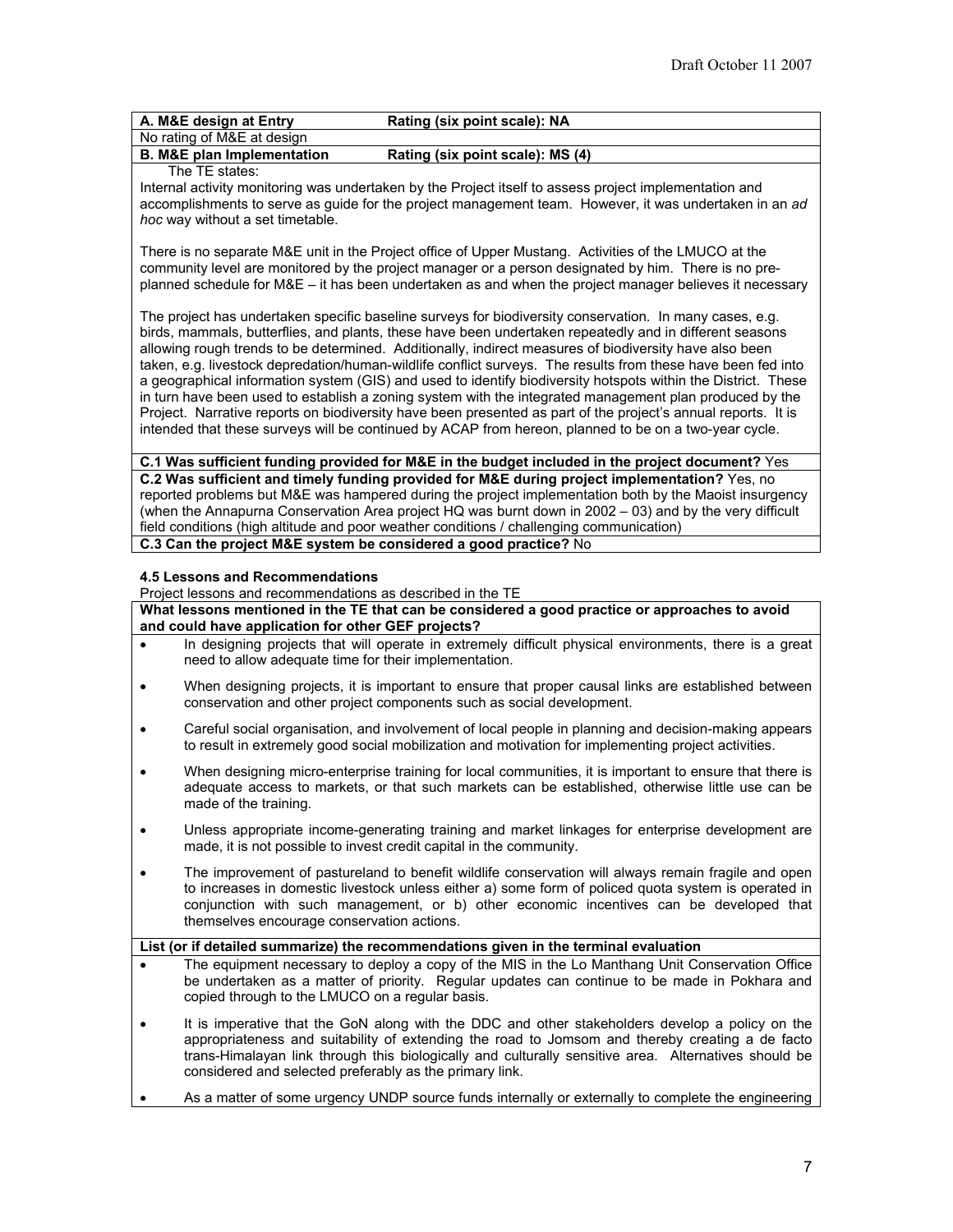works necessary to make the Lo Manthang usable and thereby capable of negating the adverse impacts of vehicular traffic on the cultural restoration works carried out as part of the UMBCP. The maximum expenditure is estimated to be US\$15,000.

- While the Terminal Evaluation Team acknowledges the near impossibility of establishing a Nepali army presence at the head of the Korolla Pass because of the harsh physical conditions and the political realities of resource deployment over a relatively minor issue (to the GON), the team recommends that the Government of Nepal makes representations to the Chinese ambassador about full maintenance of the fence or its removal to re-establish a level playing field in Mustang.
- While the Team acknowledges that border security is a sovereign issue, it recommends that the Government of Nepal continues to make representations to the Chinese ambassador about the implications for wildlife of the fence and seeks assurances that the fence will not be extended. Given the global significance and highly threatened nature of the large ungulates involved, the Team also urges GEF to raise the issue with the GEF Focal Point for China.
- An account separate from KMTNC is established for the funds from the tourism plough back, and that Guidelines and a legally-based (Sub-) Committee, similar to those governing the Community Trust Fund, be established immediately to administer them.
- The CTF-Manager needs to work hard and quickly to re-focus the Community Resource Action Joint Sub-Committee to balance its grant allocations and loan income more closely by either being more conservative with the amount of grants that it allocates, or preferably by more actively mobilizing its loan operations.

**4.6 Quality of the evaluation report** Provide a number rating 1-6 to each criteria based on: Highly Satisfactory = 6, Satisfactory = 5, Moderately Satisfactory = 4, Moderately Unsatisfactory = 3, Unsatisfactory = 2, and Highly Unsatisfactory = 1. Please refer to document "GEF Office of Evaluation Guidelines for the verification and review of terminal evaluations" for further definitions of the ratings.

**4.6.1 Comments on the summary of project ratings and terminal evaluation findings from other sources such as GEF EO field visits, etc.** Not applicable

|    | 4.6.2 Quality of terminal evaluation report                                                                                        | <b>Ratings</b> |
|----|------------------------------------------------------------------------------------------------------------------------------------|----------------|
|    | A. Does the report contain an assessment of relevant outcomes and impacts of<br>the project and the achievement of the objectives? |                |
|    | B. Is the report internally consistent, is the evidence complete/convincing and<br>are the IA ratings substantiated?               |                |
|    | C. Does the report properly assess project sustainability and /or a project exit<br>strategy?                                      | 5              |
|    | D. Are the lessons learned supported by the evidence presented and are they<br>comprehensive?                                      | 5              |
| Е. | Does the report include the actual project costs (total and per activity) and<br>actual co-financing used?                         | 3              |
|    | F. Does the report present an assessment of project M&E systems?                                                                   | 4              |

### **4.6.3 Assessment of processes affected attainment of project outcomes and sustainability.**

**Co-financing and Project Outcomes & Sustainability.** If there was a difference in the level of expected co-financing and actual co-financing, then what were the reasons for it? Did the extent of materialization of co-financing affect project's outcomes and/or sustainability, and if it did affect outcomes and sustainability then in what ways and through what causal linkage did it affect it?

**Delays and Project Outcomes & Sustainability.** If there were delays in project implementation and completion, then what were the reasons responsible for it? Did the delay affect the project's outcomes and/or sustainability, and if it did affect outcomes and sustainability then in what ways and through what causal linkage did it affect it?

The project was extended by 18 months because of delays caused by the Maoist insurgency in Nepal.

No